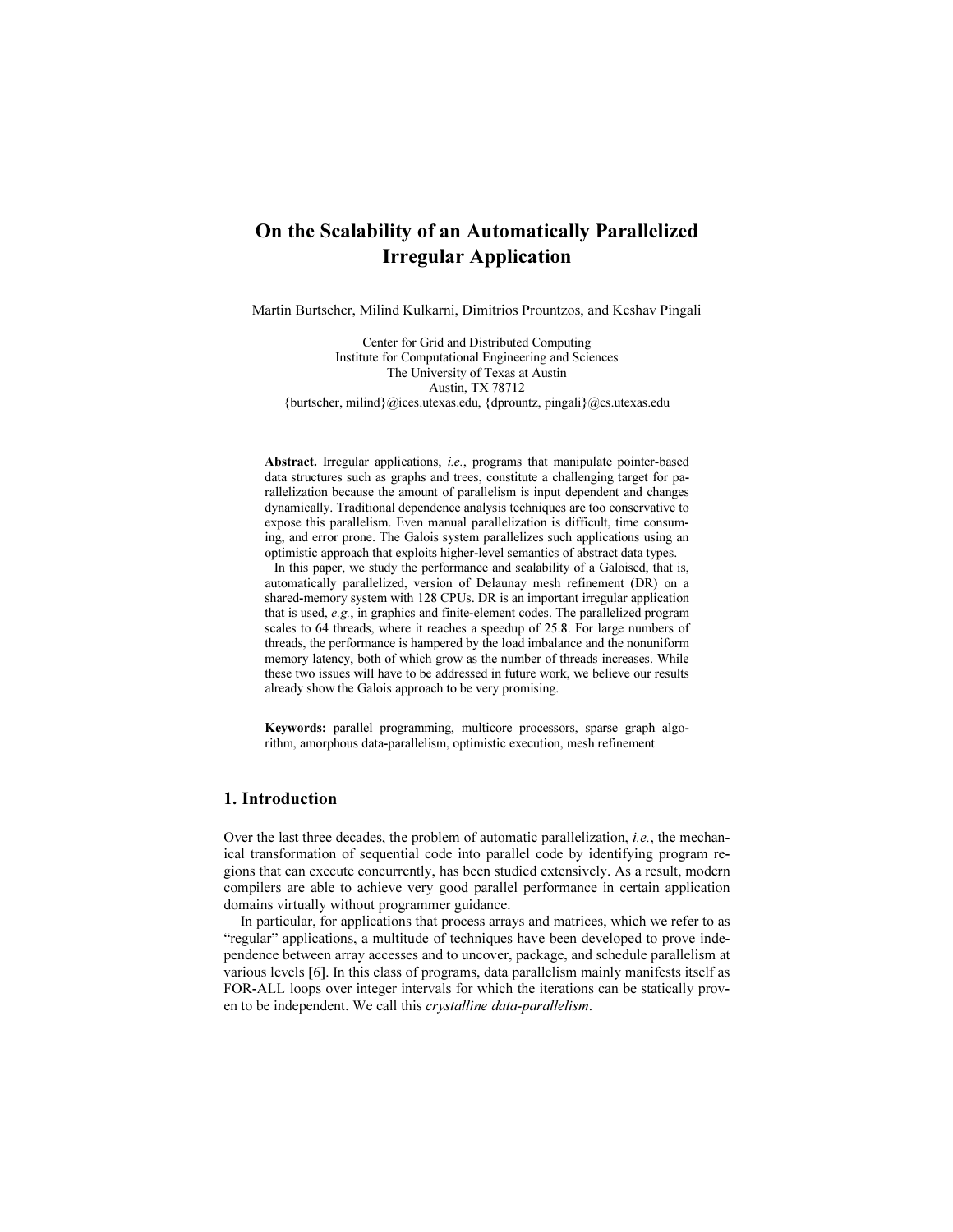However, there exist a large number of important "irregular" applications that manipulate sparse graphs, which are much harder to parallelize. A characteristic example of this class of programs is Delaunay mesh refinement, a widely used computational geometry algorithm. For these applications, static parallelization techniques based on pointer [4] and shape analysis [5], [11], [16] are often insufficient because they must be correct for all possible inputs. However, the amount of parallelism in irregular applications is almost always data dependent and changes dynamically. We call this amorphous data-parallelism. For example, in Delaunay refinement, the parallelism is highly dependent on the shape of the input mesh. Thus, statically produced parallel schedules tend to be overly conservative for most inputs and unnecessarily serialize program execution.

In semi-static approaches, the computation is split into an inspector phase, which determines the dependences between units of work, and an executor phase, which uses this schedule to perform the computations concurrently [14]. Since the inspector is also executed at runtime, the input of the program is taken into account when producing the schedule. For Delaunay refinement, the usefulness of this approach is, however, limited because the mesh changes as the algorithm progresses. Hence, the inspector would have to be executed repeatedly, which is expensive because it involves expanding the cavities  $(i.e., a$  substantial part of the work of a single iteration).

The most promising way to automatically parallelize irregular programs is employing dynamic approaches that speculatively parallelize the code at runtime. In this approach, portions of the application are executed in parallel assuming that dependences are not violated. The runtime system is responsible for detecting any such violations and for restoring the program to the correct state by aborting one of the conflicting computations and executing it later. If no dependence violation is detected, the speculative state is committed, thus becoming visible to the rest of the program.

In previous work, we introduced the Galois system [10], which we discuss in more detail below, to automatically and speculatively parallelize irregular code. While we believe our system to be practical, our previous studies [8], [9], [10] have not investigated the scalability beyond small multicore systems. The goal of this paper is to study the performance of an application that has been automatically parallelized by the Galois system on a large-scale shared-memory multiprocessor. This study not only provides insight into the effectiveness of our approach but also brings out important issues pertaining to the parallelization of irregular applications in a real-world setting.

The rest of the paper is organized as follows. Section 2 discusses the Delaunay mesh refinement algorithm in detail. Section 3 illustrates the Galois system. Section 4 presents the experimental methodology. Section 5 shows the results. Section 6 summarizes related work. Section 7 concludes the paper with a summary and future work.

### 2. Delaunay Mesh Refinement

Mesh generation is a vital component of many applications in graphics and the numerical solution of partial differential equations. The goal of mesh generation is to represent a surface or a volume as a tessellation composed of simple shapes like triangles or tetrahedra.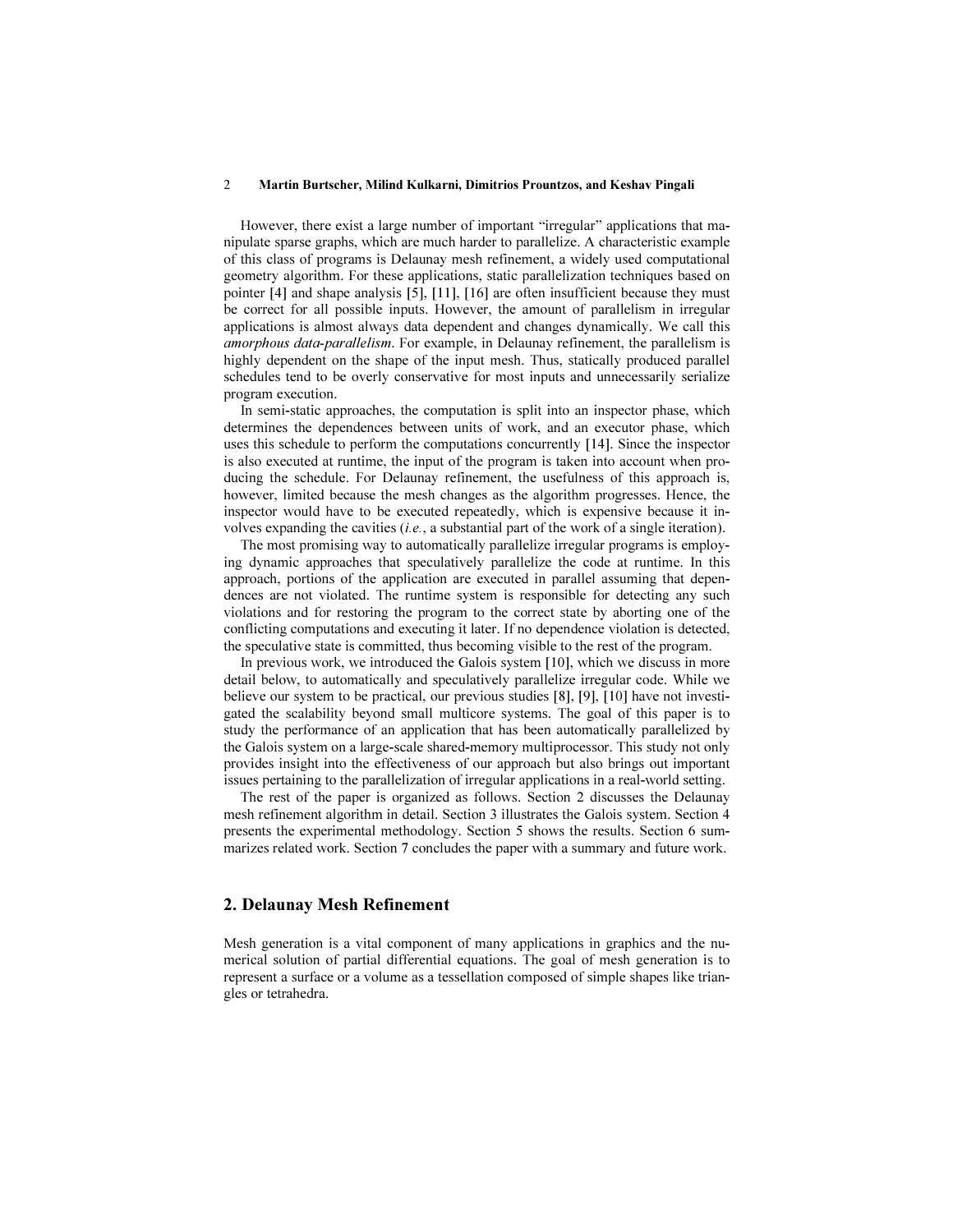#### On the Scalability of an Automatically Parallelized Irregular Application 3

Although many types of meshes are used in practice, Delaunay meshes are particularly important since they have a number of desirable mathematical properties [3]. The Delaunay triangulation of a set of points in the plane is the triangulation such that no point is inside the circumcircle of any triangle. This property is called the empty circle property. An example of such a mesh is given in Fig. 1.



Fig. 1. Delaunay mesh (the circumcircles of the triangles contain no mesh points).

In practice, the Delaunay property alone is not sufficient, and it is necessary to impose quality constraints governing the shape and size of the triangles. For a given Delaunay mesh, this is accomplished by iterative mesh refinement, which successively fixes "bad" triangles (triangles that do not satisfy the quality constraints) by adding new points to the mesh and re-triangulating it. Fig. 2 illustrates this process.



Fig. 2. Delaunay mesh refinement steps.

The shaded triangle in Fig. 2(a) is assumed to be bad. To fix it, a new point is added at the center of this triangle's circumcircle. Adding this point may invalidate the empty circle property of some neighboring triangles. Hence, all affected triangles need to be determined. This region is called the *cavity* of the bad triangle and is shaded in Fig. 2(b). In this example, all triangles belong to the cavity, but in larger meshes, a cavity usually only covers a small fraction of the mesh. In the final step, the cavity is re-triangulated as shown in Fig. 2(c). Re-triangulating a cavity may generate new bad triangles, but it can be proven that this iterative refinement process will ultimately terminate and produce a guaranteed-quality mesh [3]. Different orders of processing bad triangles may lead to different meshes, but all such meshes satisfy the quality constraints.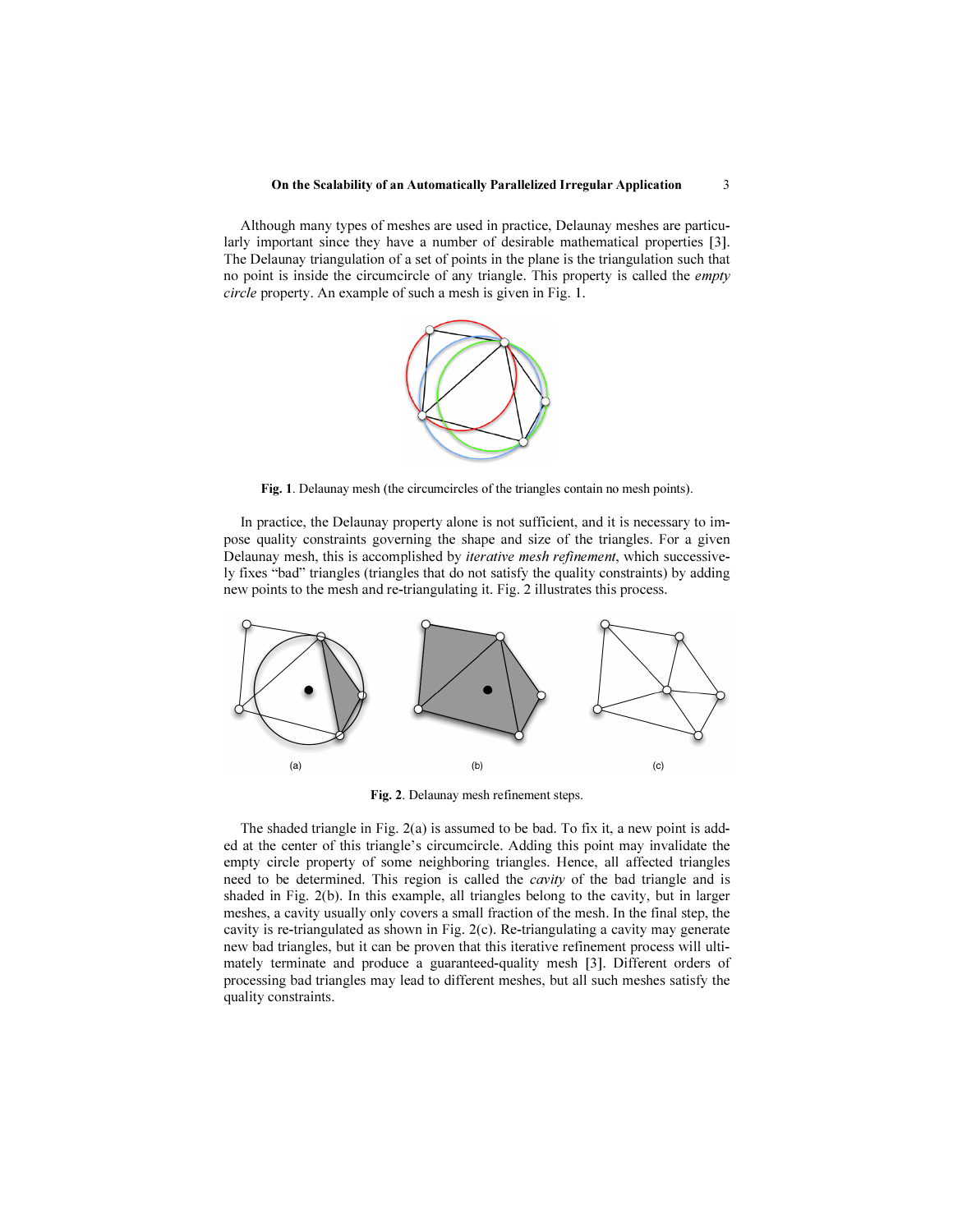Fig. 3 provides pseudocode for mesh refinement. The input is a Delaunay mesh in which some triangles may be bad, and the output is a refined mesh in which all triangles satisfy the quality constraints. There are two key data structures used in this algorithm. One is a worklist containing the bad triangles in the mesh. The other is a graph representing the mesh structure where the nodes correspond to the triangles and the edges denote triangle adjacencies. The two-dimensional algorithm works as follows.

- 1. Find all the bad triangles in the mesh and put them into the worklist [line 3]. Then repeat the following steps until the list of bad triangles is empty [line 4].
- 2. Pick a triangle from the list [line 5]. The processing of other bad triangles may have removed this triangle from the mesh. If so, there is nothing to do [line 6].
- 3. Compute the cavity of the bad triangle as follows. Find the circumcenter of the triangle, add this new point to the mesh and determine the triangles that no longer satisfy the empty circle property because of this new point [lines 7 and 8].
- 4. Re-triangulate the cavity [line 9].
- 5. Replace the triangles in the cavity with the new triangles (i.e., remove the old triangles from the mesh and add in the newly calculated triangles) [line 10].
- 6. Because the newly created triangles are not guaranteed to meet the quality constraints, any newly created bad triangles must be added to the worklist [line 11].

```
1: Mesh mesh = \ldots; // read in initial mesh
  2: WorkList wl; 
  3: wl.add(mesh.badTriangles()); 
4: while (wl.size() != \overline{0}) {<br>5: Triangle t = wl.get(); // get bad triangle
 6: if (t no longer in mesh) continue; 
 7: Cavity c = new Cavity(t); 
 8: c.expand();<br>9: c.retrianqu
9: c.retriangulate();<br>10: mesh.update(c);
        mesh.update(c)
11: wl.add(c.badTriangles()); 
\overline{12}: \}
```
Fig. 3. Pseudocode of the 2D mesh refinement algorithm.

#### 2.1. Opportunities for Exploiting Amorphous Data-Parallelism

The natural unit of work for parallel execution in Delaunay mesh refinement is the processing of a bad triangle. Because a cavity is typically a small neighborhood of a bad triangle, the cavities of two bad triangles that are far apart in the mesh often do not overlap and can therefore be processed concurrently.

An example of processing several triangles in parallel is given in Fig. 4. The left mesh is the original mesh, and the right mesh represents its refinement. In the left mesh, the *black* triangles are the bad triangles while the *dark grey* triangles are the other triangles in the cavities. In the right mesh, the *black* points mark the newly added points and the *light grey* triangles denote the newly created triangles. Clearly, all the cavities in Fig. 4 can be refined in parallel without conflicts. Thus, Delaunay mesh refinement is an example of a worklist algorithm where the units of work may be independent.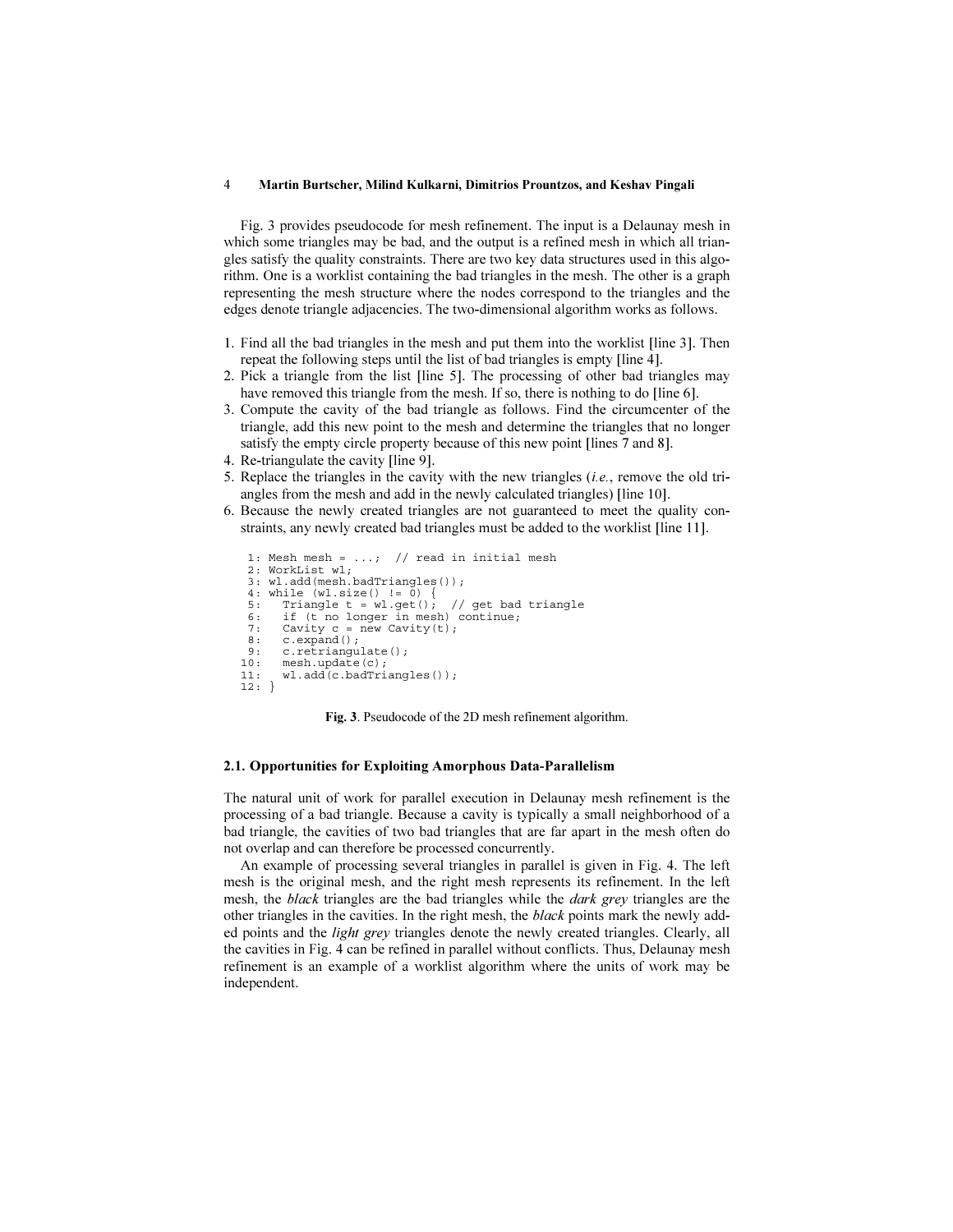

# 3. The Galois Model

The Galois programming model [10] is a concurrent, object-based, shared-memory model that is designed to be implemented as an extension to an object-oriented language. An application parallelized under this model consists of two components: the client code, which is written by the user of the system and has easily-understood sequential semantics, and the library and runtime code, which encapsulates all the complexity of parallel execution.

# 3.1. Client Code

The programming model provides two language constructs, called optimistic set iterators, that allow the user to implicitly express amorphous data-parallelism. The welldefined sequential semantics of these set iterators makes it easier to understand, write, and debug client code.

• Setiterator: for each e in Set S do B(e)

The loop body B(e) is executed for each element e of set S. Since the elements of a set are not ordered, this construct denotes that, in a serial execution of the loop, the iterations can be executed in any order. There may be dependences between the iterations, as is the case with Delaunay mesh refinement, but any serial order of executing iterations is permitted. Iterations may dynamically add elements to S.

• Ordered-set iterator: for each e in OrderedSet S do B(e) This construct denotes a partially-ordered iterator over S. Contrary to the Set iterator, the execution order must respect the partial order imposed by the OrderedSet S.

### 3.2. The Galois Runtime and Class Libraries

The runtime system speculatively executes iterations of set iterators in parallel, thereby taking advantage of potential amorphous data-parallelism in the application. To guarantee that the parallel execution preserves the sequential semantics of the itera-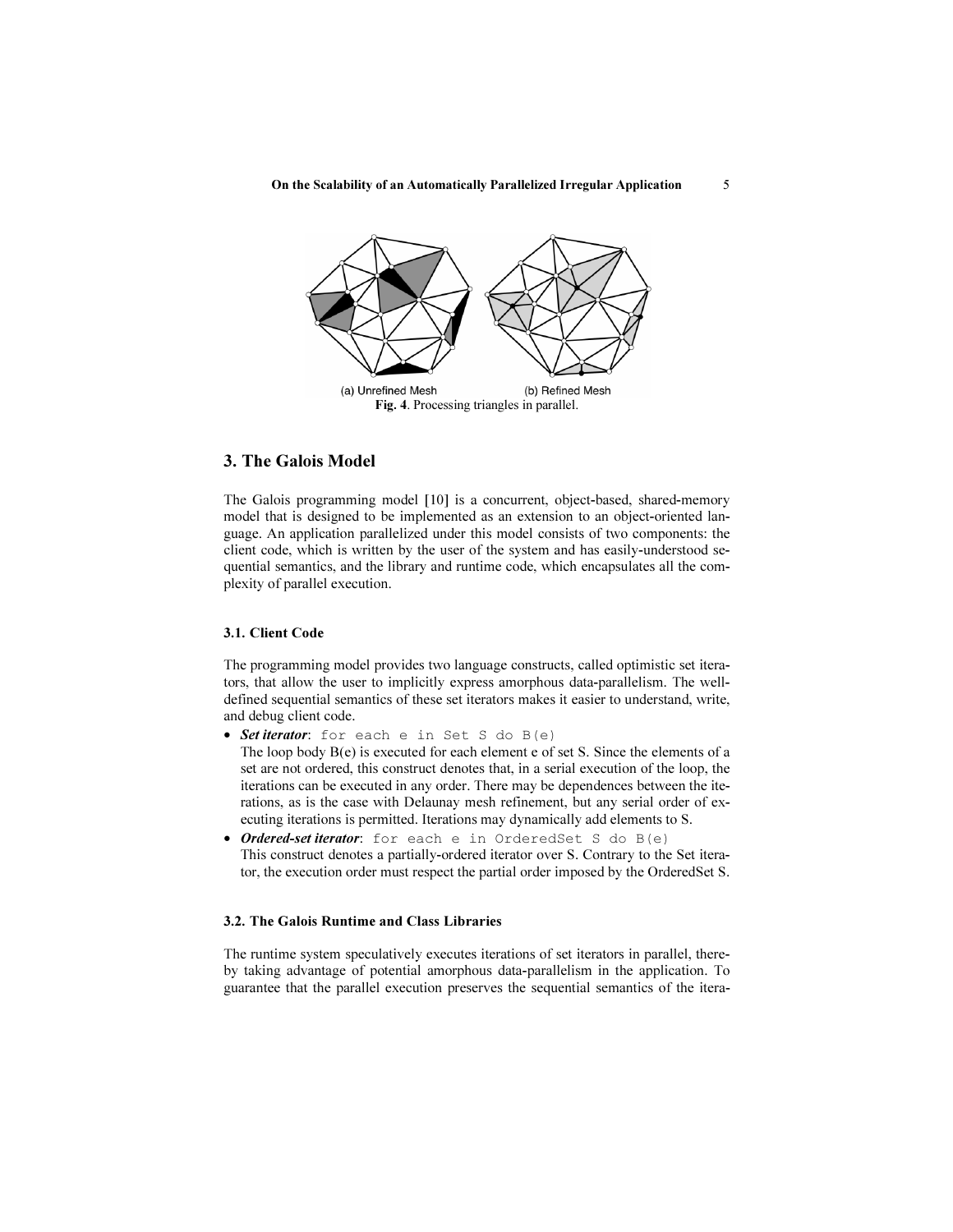tors, the system must ensure that concurrent accesses of and method invocations on shared objects are properly coordinated.

One way to detect conflicts in the Galois system is through commutativity checks. Intuitively, two iterations that concurrently access a shared object do not conflict if they call commuting methods on the object. Note that commutativity conditions are a property of the abstract data type of the object and are therefore only dependent on the public interface of the type and not on the concrete implementation of that interface. Thus, the implementation can be changed without affecting the commutativity conditions. These conditions are specified as annotations in the class definition [10].

Alternatively, conflict detection can be performed on partitioned data structures [9]. For example, a Delaunay mesh can easily be partitioned. Whenever two iterations touch the same partition of a shared data structure, a conflict is raised. Even though this scheme is less precise than commutativity checking, it is simpler and has a lower overhead, which is why we use it in this study.

The Galois system also supports overdecomposition. The basic idea of overdecomposition is to partition the data into more partitions than there are cores in the machine so that multiple partitions are mapped to each core. When a thread accesses a partition of a data structure, it owns all elements in that partition, and the other threads are not allowed to access them. Assigning multiple partitions to a core increases the probability that a thread can continue to perform useful work even if other threads have temporarily locked some of its partitions [9].

Whenever a conflict is detected, one or more iterations must be rolled back, *i.e.*, a series of *undo actions* are executed by the runtime system. For each method of a shared object type, the class implementor must provide another method that performs a "semantic undo". For example, the undo of  $add(x)$  in a set is remove(x). As each iteration executes, the system records the undo actions corresponding to the methods that get called and uses them to perform a rollback if a conflict occurs.

# 4. Methodology

To study the scalability and other performance aspects of our Galoised version of Delaunay mesh refinement, we performed experiments on a Sun E25K server running SunOS 5.9. The system contains sixteen CPU boards with four dual-core 1.05 GHz UltraSPARC IV processors. The 128 CPUs share 512 GB of main memory. Each core has a 64 kB four-way set-associative L1 data cache and a unified 8 MB L2 cache.

We use Sun's Java compiler version 1.6.0 02 and the HotSpot 64-bit server virtual machine version 1.6.0-b105. Because HotSpot dynamically compiles frequently executed bytecode into native machine code, we repeat each experiment nine times in the same VM and report results for the median as well as the fastest run. To prevent other jobs from interfering with our measurements, we always reserve all 128 CPUs regardless of how many threads we create. Furthermore, to minimize the interference by the garbage collector, we use a 400 GB heap and force a garbage collection by calling System.gc() five times before executing the measured code section.

All measurements are obtained through source code instrumentation; that is, we read the timer and the CPU performance counters before and after the measured code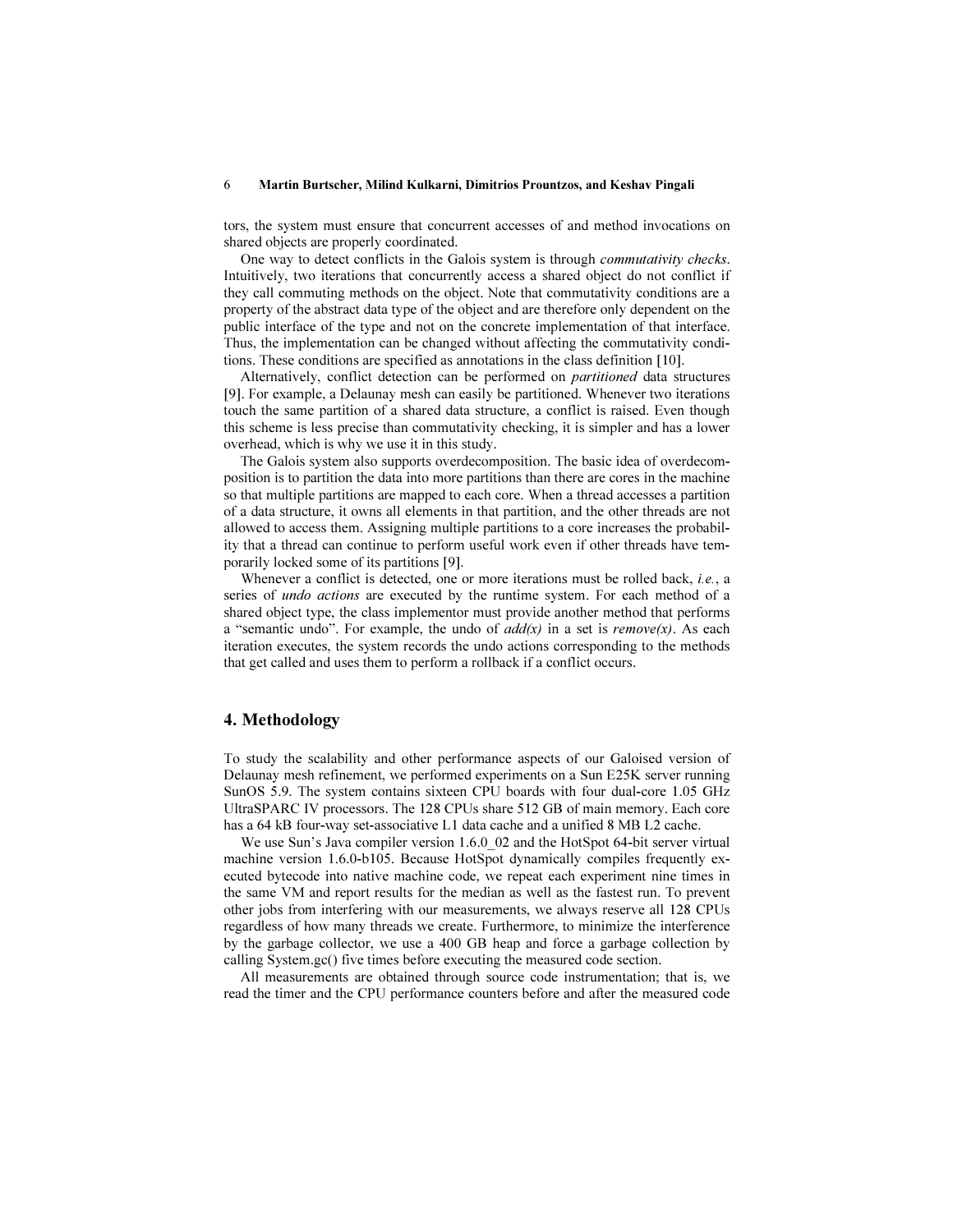#### On the Scalability of an Automatically Parallelized Irregular Application 7

section, compute the difference, and write the result to the standard output. We use the Java Native Interface and C code we wrote to access the performance counters.

We evaluate Delaunay mesh refinement on three random inputs. The small input contains 100,770 triangles of which 47,768 are initially bad. The middle input has 219,998 triangles of which 104,229 are initially bad. The large input consists of 549,998 triangles of which 261,100 are initially bad.

All measurements in this study refer to the refinement algorithm only. In particular, reading the input, building the initial graph, and partitioning the initial graph are excluded as we have not yet Galoised these components of the code.

# 5. Results

### 5.1. Speedup

Fig. 5 shows the speedup of the parallel code on the three inputs for various thread counts relative to the fastest run of our sequential implementation. The solid lines display the best and the dashed lines the median speedups. The overdecomposition factor is 32. There was no garbage collection during the execution of the timed code. The sequential refinement code takes 31.96, 76.16, and 195.1 seconds, respectively, for the small, medium, and large input.



Fig. 5. Speedup over the fastest sequential run.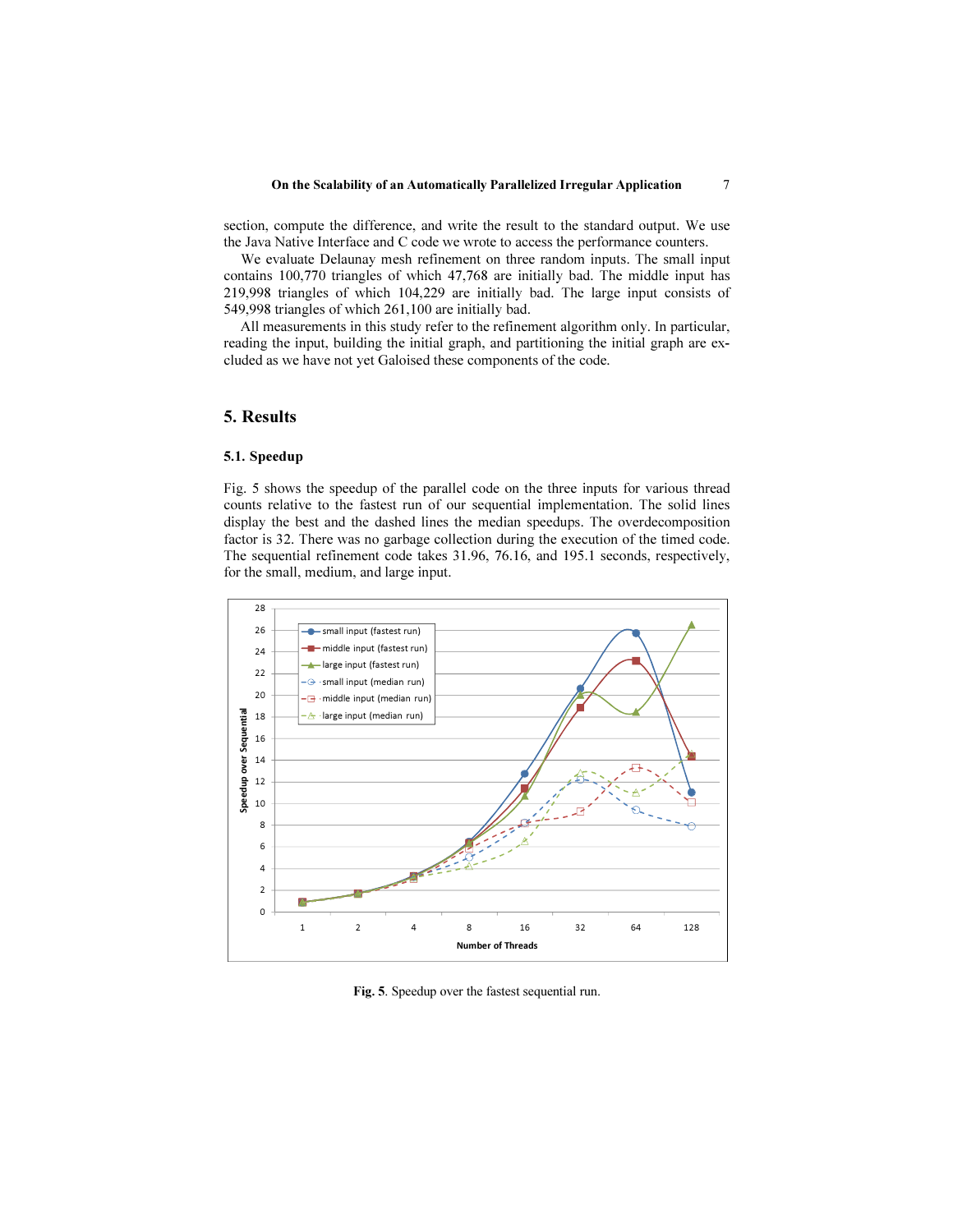The automatically parallelized code scales to 64 or 128 threads, depending on the input. Scaling is good (over 50% efficiency) up to 32 threads, where the speedup is roughly 20 for all three inputs. The large input scales to 128 threads, where it reaches a speedup of a 26.5, the highest we observed. The performance drop with 64 threads is due to a high CPI ( $cf.$  Section 5.2), which we believe is caused by unfortunate partitioning that results in a large amount of communication.

The median runtimes start to diverge from the fastest runtimes at eight threads because of slow communication between CPU boards. Recall that our machine comprises sixteen boards with eight processors each. Thus, experiments with eight or fewer threads may incur only intra-board communication whereas experiments with sixteen or more threads necessarily incur inter-board communication, which is slow. Hence, as long as the operating system executes all threads on CPUs of the same board, the runtimes of the nine experiments vary only slightly and the median is very close to the fastest runtime. However, as soon as multiple boards are involved, which may already happen with eight worker threads because of other JVM threads, it greatly matters whether threads that exchange data are assigned to the same board or not. Because some assignments result in better locality than others, the random allocation of threads to cores by the operating system yields different runtimes for each experiment, as is reflected by the discrepancy of up to a factor of 2.7 between the median and the best speedups. Due to this high variability, we believe the results reported in this paper for large numbers of threads show the correct trends but the absolute values might be unreliable.

The parallel code with one thread is 13% slower than our sequential implementation. This result reflects the overhead introduced by Galois, which includes the time it takes to start and terminate worker threads, the cost of checking for runtime conflicts (even though no conflicts can occur with just one thread), and the expense of recording the undo information.

In summary, the scaling is surprisingly good for an automatically parallelized irregular application. The efficiency is better than 66.6% up to 16 threads for the fastest runs. Above 16 threads, it drops quickly due to load imbalance and memory latency.

#### 5.2. Memory Access Latency

To confirm the negative impact of the inter-board communication, we measured the average number of cycles it takes to execute an instruction. Fig. 6 shows the results. Because the same code is executed and because most instructions that do not access the memory have a fixed latency, we attribute any increase in the number of cycles per instruction (CPI) to slower memory accesses. Direct measurements of the L2 cache stall cycles corroborate our results but only capture part of the memory latency.

The CPI (and therefore the memory latency) starts to greatly increase above 16 threads, exposing the nonuniformity in the memory access time. With large numbers of threads, the CPI is up to 2.44 times as high as the CPI with a single thread. Since instructions that touch the memory represent only a fraction of the executed instructions, the average slowdown per memory access is, of course, even higher. Thus, the slow inter-board communication speed is one of the primary performance hurdles in the Galoised refinement code for large numbers of threads on our system.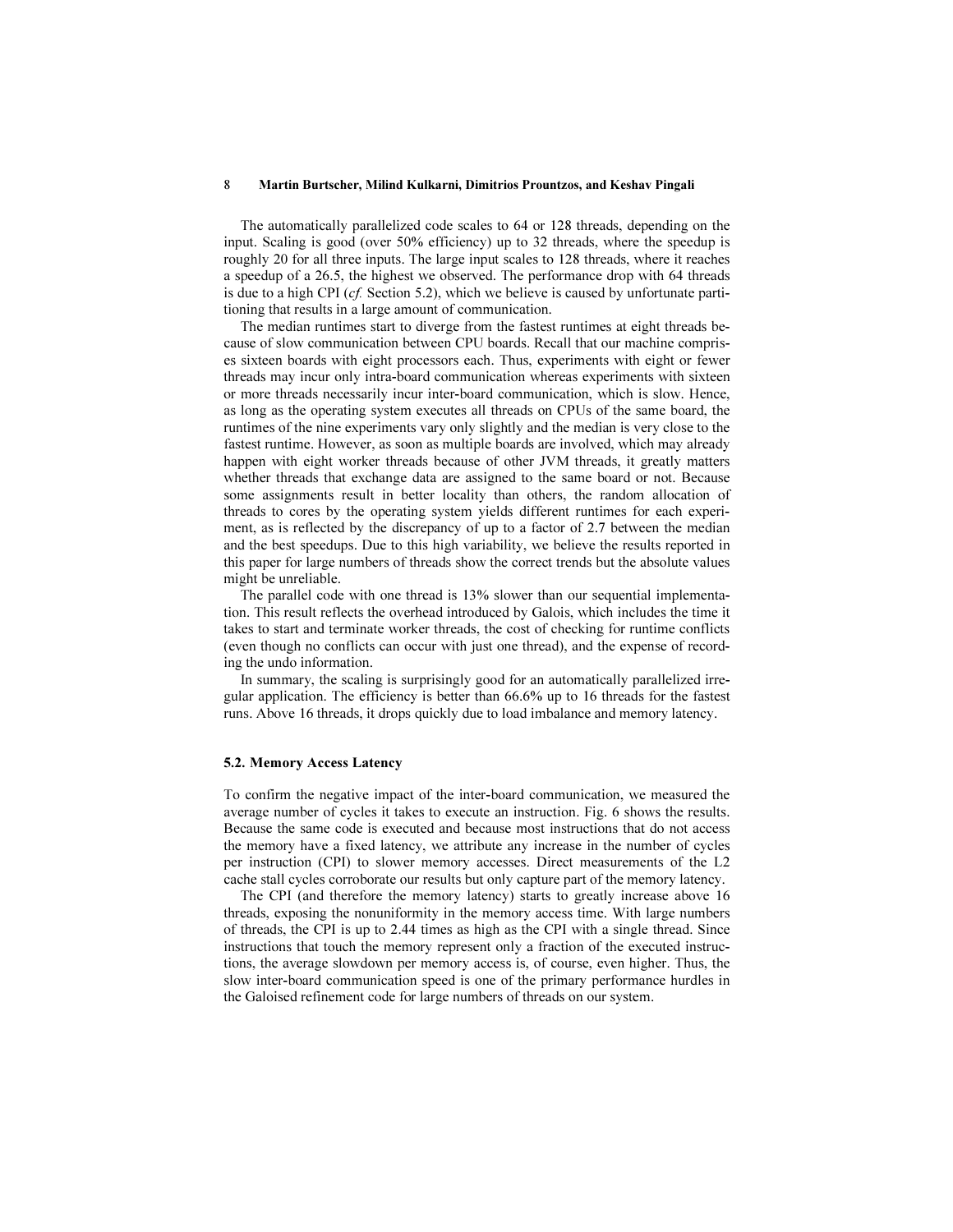

Fig. 6.Average cycles per instruction (CPI).

## 5.3. Load Balance

Fig. 7 illustrates the fraction of time that the concurrent threads have to wait, on average, for the slowest thread to finish. For example, in the 128-thread run with the small input, the threads idle 75.5% of the time, on average. Note that there is no task stealing and new work generated by a thread is always handled by that same thread.

We observe very little load imbalance (under six percent idle time) up to eight threads. Above eight threads, the imbalance starts to become significant and for 128 threads, on average over half of the time the threads are idling for all three inputs. The load imbalance grows with the number of threads because larger thread counts result in less work per thread, which increases the likelihood of imbalance problems. Thus, load imbalance is the second main reason preventing the automatically parallelized code from scaling well to 128 CPUs. Note that, on the one hand, our random inputs are quite homogenous and thus probably more balanced than real inputs, meaning that load imbalance may be an even bigger problem in practice. On the other hand, we use a somewhat naive work partitioner based on recursive subdivision, and employing a more sophisticated partitioner may improve the load balance.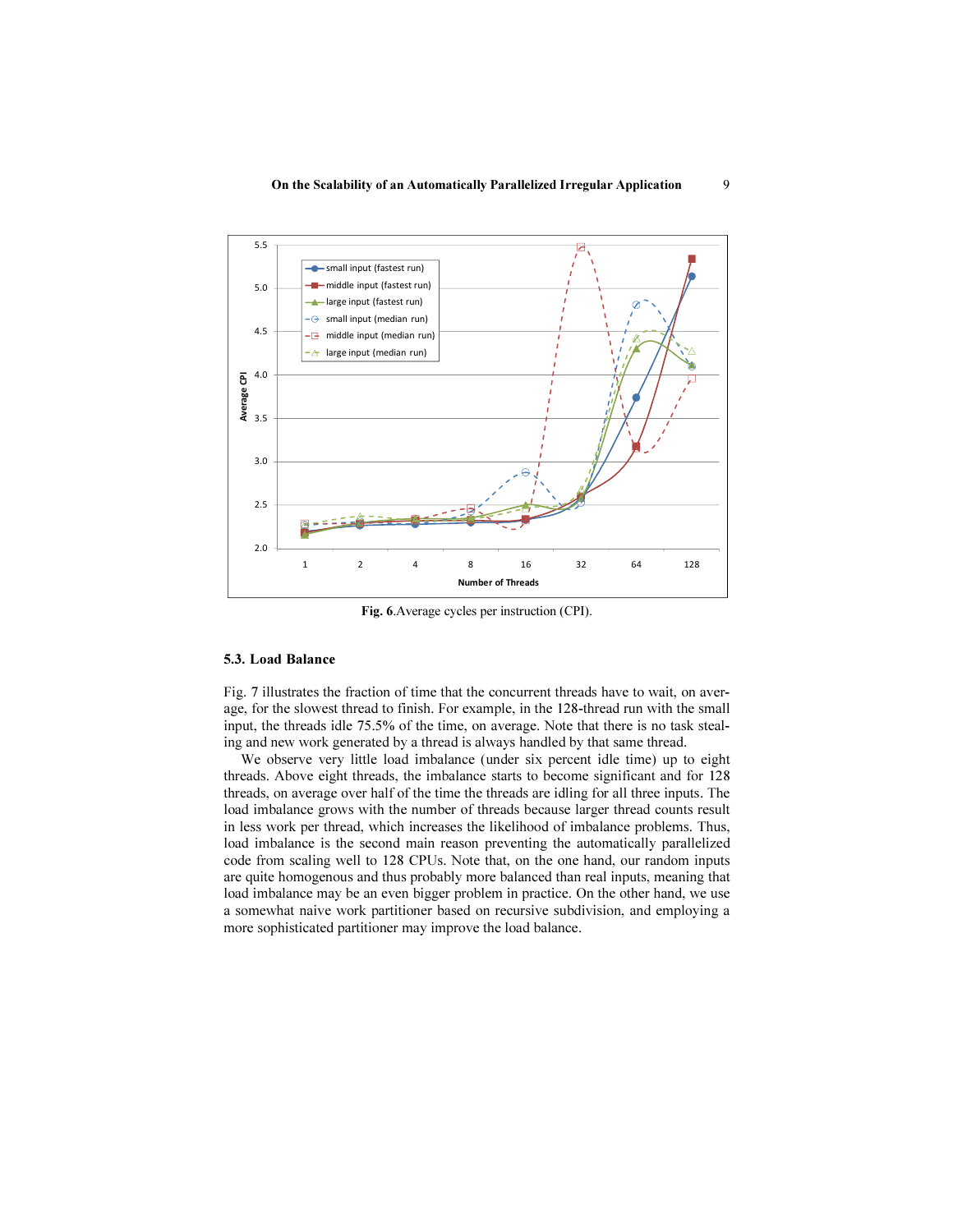

Fig. 7. Average thread waiting time as a percentage of the total runtime.

## 5.4. Aborted Speculations

Some of the speculative refinements fail because their cavity extends to a partition of the graph that is locked by another thread. Fig. 8 depicts the fraction of the attempted refinements that had to be aborted (and retried later). The overdecomposition factor is 32. In the median run with the large input, 18.8% of the refinements were aborted.

There are relatively few aborts, as one might expect with a large overdecomposition factor. With the fastest runs, we see almost no aborts up to four threads. Larger numbers of threads cause more aborts for two reasons. First, the higher latency of the aforementioned inter-board communications slows down some of the refinements, meaning that they take longer and are therefore more likely to conflict with other concurrent refinements. This is probably also the reason why the (slower) median runs sometimes have much higher abort ratios than the fastest runs. Second, increasing the thread count increases the number of partitions but makes them smaller. Hence, the chance of a cavity overlapping multiple partitions increases.

Nevertheless, the observed abort ratios are too low to severely impact the scalability. In fact, aborts are detected quite early, namely during the cavity expansion and before the actual refinement work. As a result, they only have a small effect on the runtime (cf. Section 5.6).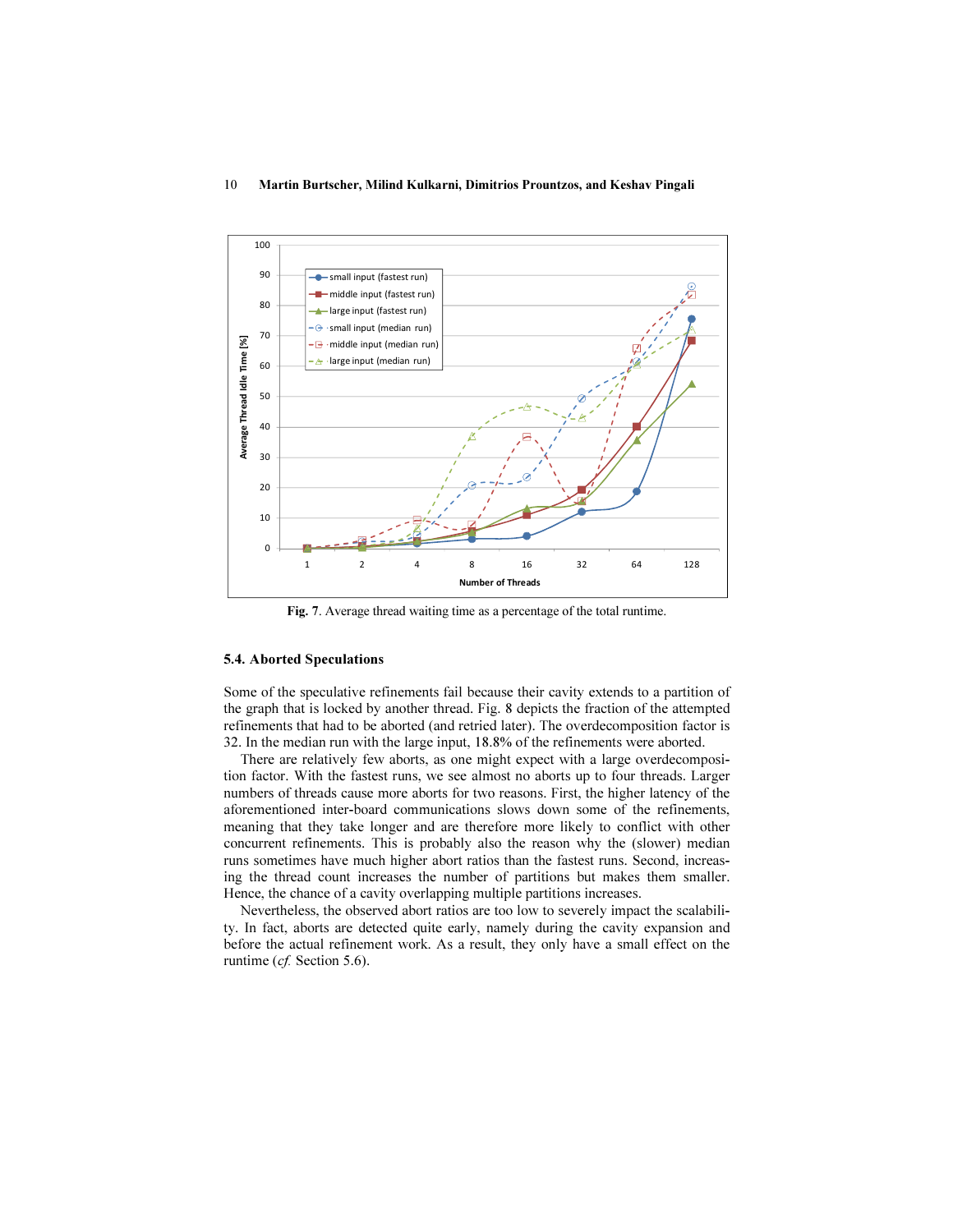

Fig. 8. Percentage of attempted refinements that were aborted due to speculation conflicts.

### 5.5. Overdecomposition

Fig. 9 illustrates the impact of the overdecomposition factor on the speedup over the sequential code. For improved readability, we only show results for the fastest runs with the middle input.

As one might expect, one partition per thread results in poor performance. Two partitions per thread are necessary and sufficient for good performance up to eight threads. For larger numbers of threads, higher overdecomposition factors tend to help because they lower the misspeculation rate of the optimistic execution. However, beyond a certain level of overdecomposition, there is little benefit in using smaller partitions. In fact, the locking overhead increases as the partitions become smaller because the cavities are more likely to span multiple partitions, which necessitates the acquisition of multiple locks. The odd behavior with one partition per thread and 128 threads may be an artifact of the aforementioned high variability in our measurements with large thread counts.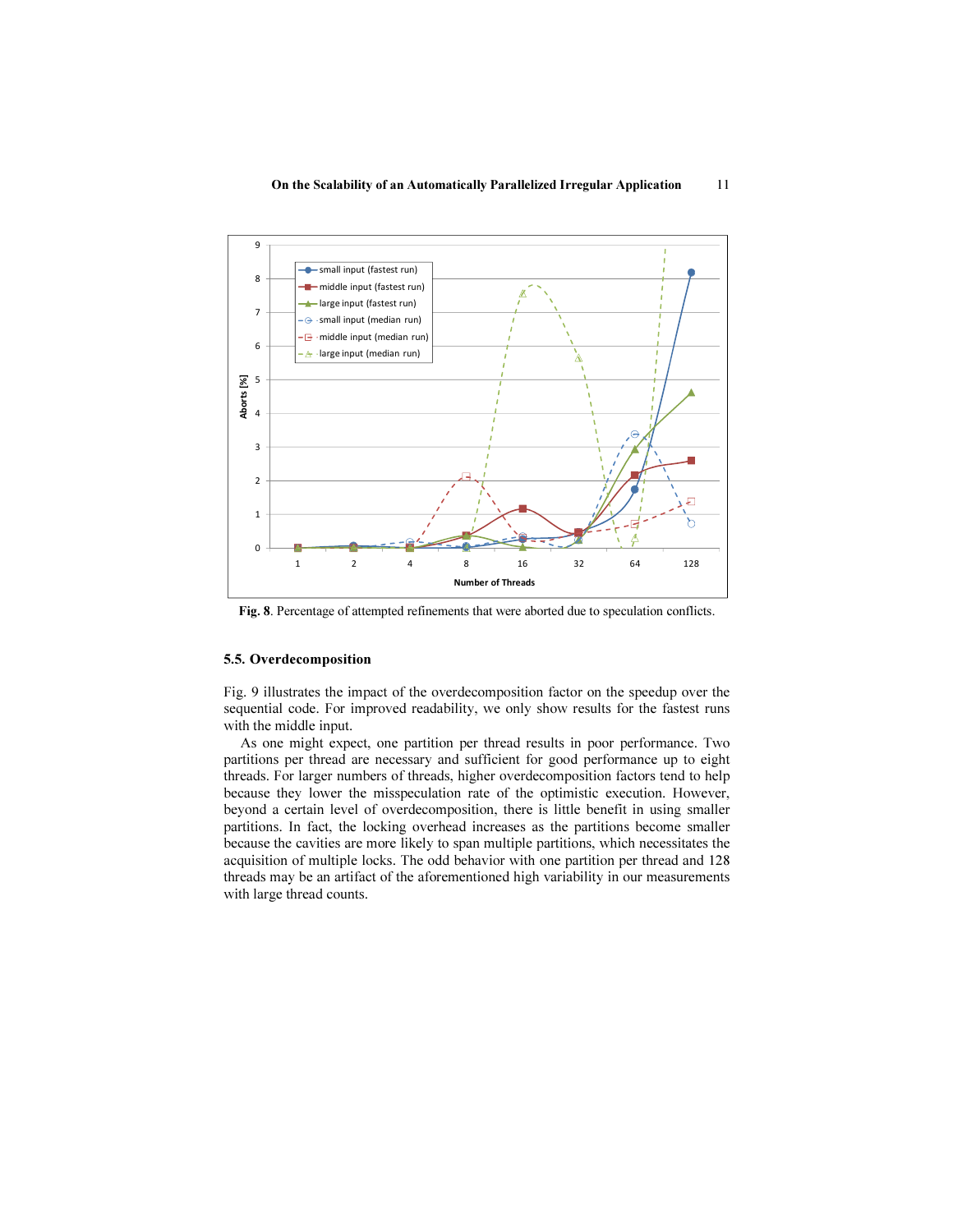

Fig. 9. Speedup of the fastest runs and middle input for different overdecomposition factors.

## 5.6. Result Summary

Fig. 10 summarizes the results from the previous subsections by accumulating the runtime of all threads. The figure shows numbers for the fastest run with the middle input. The results for the other two inputs are qualitatively similar. The runtimes are relative to the sequential runtime. Each bar is broken down into five categories. They are, from bottom to top, 1) the runtime of the sequential code, 2) the single-thread overhead, i.e., the runtime of the parallel code with just one thread, 3) the aborted work due to misspeculations, 4) the memory latency as computed in Section 5.2, and 5) the time the threads idle while waiting for the slowest thread to finish.

Because Fig. 10 sums up the runtime across all threads, the total runtime would be the same regardless of the number of threads if the parallel implementation scaled perfectly. However, as we noted in the previous subsections, there are factors that hamper the scalability of Delaunay mesh refinement. Up to four threads, the overheads of the Galois system remain low, and hence the total runtime stays roughly constant. However, beyond four threads we see that the load imbalance and the memory latency begin to increase rapidly. Both of these overheads are the result of processors being unable to perform useful work (either because of waiting for memory or for slower threads). For large numbers of threads, the load imbalance represents the biggest performance bottleneck followed by the memory latency. The aborted work and the parallelization (single-thread) overhead are minor in comparison.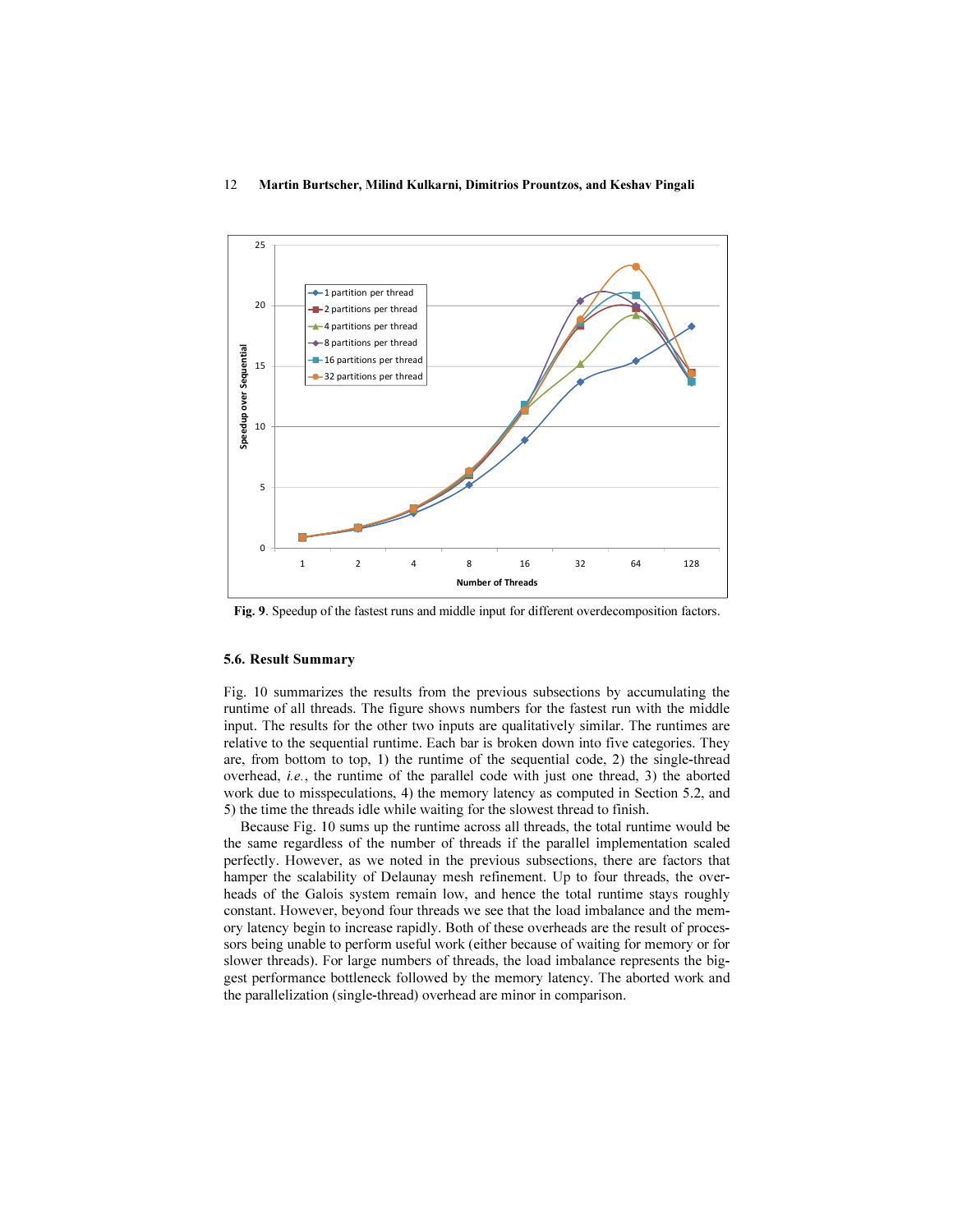

Fig. 10. Accumulative runtime breakdown for the fastest run with the middle input.

# 6. Related Work

Hand-written parallel implementations of Delaunay mesh refinement exist for 2D [1] and 3D [2] meshes. While both implementations eschew optimistic parallelization, they are not amenable to automatic parallelization (an automatic approach could not generate these particular parallel implementations from the sequential algorithm) for several reasons. In the 2D code, the mesh is partitioned among multiple processors, and each partition is processed relatively independently. However, the standard Delaunay algorithm is augmented with special handling for the boundaries between partitions. Thus, this approach is effectively a new algorithm for parallel Delaunay refinement rather than a straightforward parallelization of the sequential algorithm. In the 3D code, the mathematical properties of the Delaunay algorithm were examined and the authors developed a distance metric establishing the greatest possible size of a cavity in the mesh. Thus, regions sufficiently far apart can be processed in parallel. This approach to parallelization requires specific algorithmic knowledge and, again, is therefore not a straightforward parallelization of the sequential algorithm.

Other approaches to automatic parallelization of irregular programs include Thread Level Speculation (TLS) [7], [15]. This technique automatically parallelizes FOR loops in sequential programs using optimistic parallelization. However, because TLS focuses on parallelizing standard sequential programs, it cannot leverage key algo-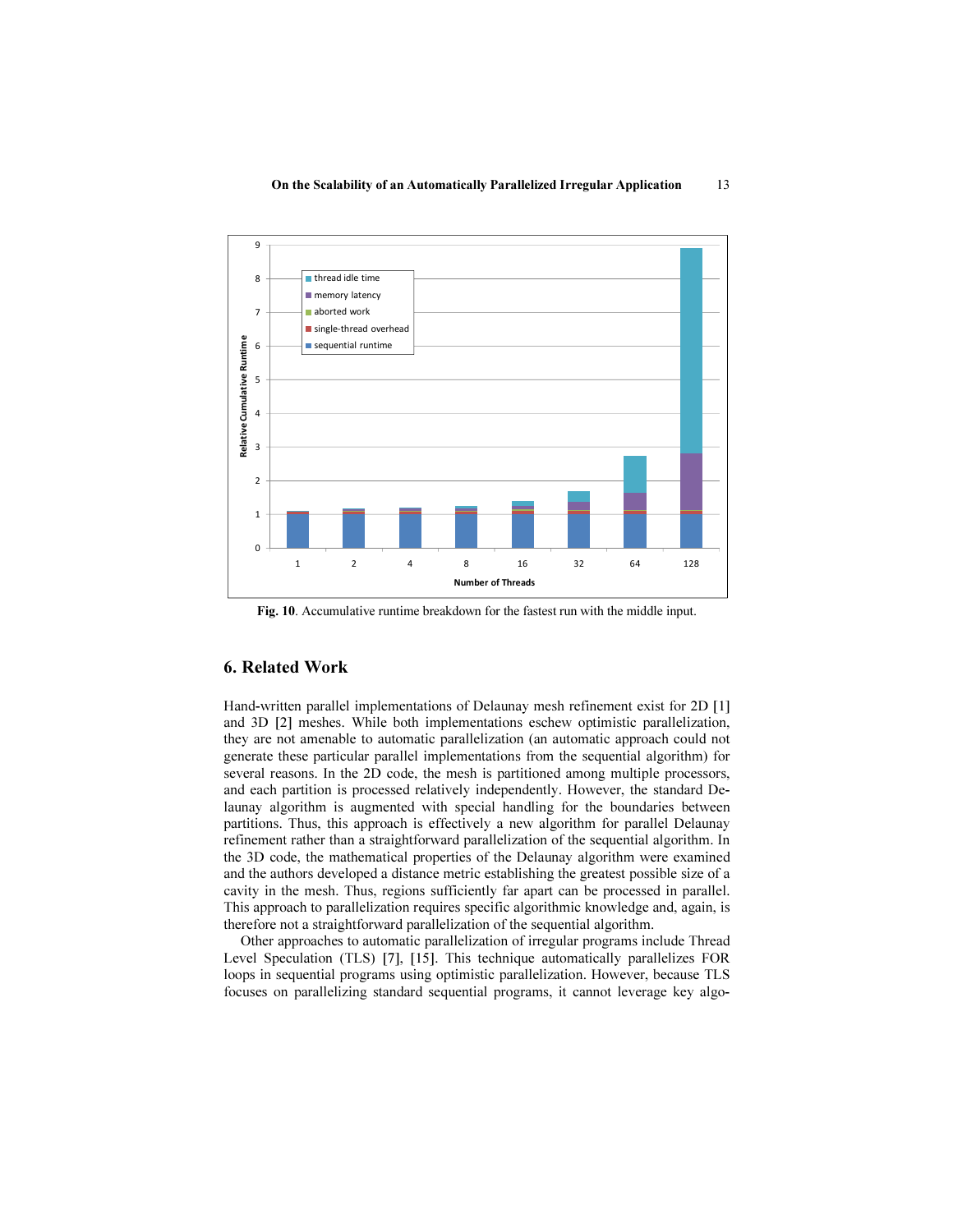rithmic semantics in the parallelization. Thus, the generated parallel programs must exactly match the sequential program, preventing TLS from, e.g., reordering parallel computation to better exploit locality.

Another approach that has been studied extensively is Transactional Memory [12] (TM). One key distinction between the Galois approach and TM is that the latter is mainly concerned with optimistic synchronization as opposed to optimistic parallelization. In other words, the input program for a TM system has already been parallelized and the goal is to find an efficient and less error-prone way to synchronize the parallel tasks. In contrast, the main concern of the Galois model is to present the user with the right abstractions to express the amorphous data-parallelism in irregular codes as well as to provide an efficient implementation of those abstractions.

TLS and TM both detect speculative conflicts based on memory-level consistency. As we discuss elsewhere [10], tracking conflicts at such a low level may trigger false conflicts and thus disallow parallel execution that is actually safe. One way to overcome this problem in the case of Transactional Memory is to use open nested transactions [13]. This approach, however, complicates the semantics of the program and, as a result, increases the effort required by the programmer.

# 7. Conclusions and Future Work

This paper studies the scalability of an important "irregular" sparse graph application, Delaunay mesh refinement, which has been automatically parallelized using the Galois system. Our measurements on a 128-CPU shared-memory computer identified the load imbalance and the long nonuniform memory latency (due to inter-board communication) to be the primary bottlenecks to scaling for large numbers of threads. Speculation aborts and the overdecomposition factor have a relatively minor impact on the performance. Overall, the automatically parallelized code scales to 64 or 128 threads, depending on the input, and achieves a speedup of 26.5 over the sequential code.

While this work only investigates a single application, it raises several issues that are known to be problematic in parallelization. Thus, we believe Delaunay mesh refinement to be a representative amorphous data-parallel program worth studying and our findings to be more generally applicable. For instance, future multicore systems will likely also have nonuniform memory latency.

Addressing this issue is our primary target for future work. To minimize the interboard communication, i.e., the slowest memory accesses, we will hierarchically partition the work and pin it to CPUs such that the memory hierarchy (including the interconnection network) matches the hierarchy of the work partitions. To address the load imbalance, we will modify the work scheduler and add support for work or partition stealing. Other future work includes Galoising the sequential mesh partitioner, which currently takes longer to run than the parallel refinement code.

#### Acknowledgments

This work is supported in part by NSF grants 0833162, 0719966, 0702353, 0615240, 0541193, 0509324, 0509307, 0426787 and 0406380, as well as grants from IBM and Intel Corporation. Milind Kulkarni is supported by a DOE HPCS Fellowship.